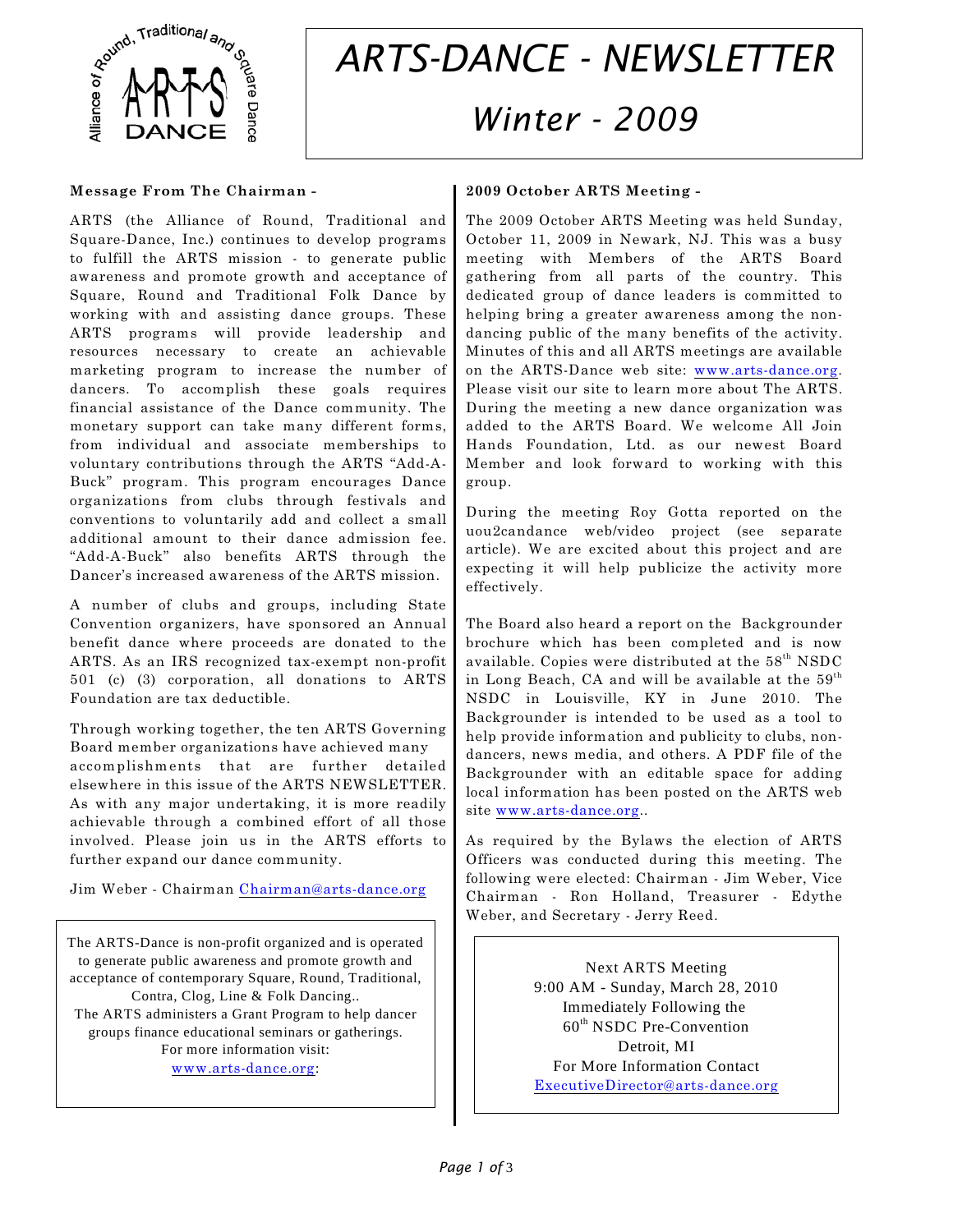## **You2CanDance.com -**

ARTS-Dance recognizes the power of the Internet and the need to publicize the activity more effectively. ARTS-Dance has undertaken the task of creating a web site dedicated to the promotion of square dancing, round dancing, and contra dancing, three forms of dance with a leader directing the dancers. Unlike most of the dance web sites in existence, this site will be designed for those who are not already actively engaged in these forms of dance. The idea is to provide a short video of each activity, presenting positive images and dispelling some of the old stereotypes. There will be descriptions of each activity and positive photographs. The site will extol the health and social benefits of dancing in general and each of the dance forms individually. If there is interest by the visitor to the site, there will be menus to direct them to contacts in their area.

The name of the web site will be you2candance.com. Once the site is up and running word needs to get out. This is where the dance community comes in. Imagine if all the dance leaders and dancers had a "you2candance.com" sign in their car window. Imagine business cards with nothing on them except "you2candance.com" being left in doctor and dentist waiting rooms and stuck on supermarket bulletin boards. Imagine banners hanging outside dance halls (whether owned or rented) with just "you2candance.com". How about free bookmarks for your library or second-hand book store. Eventually people will click on the web site just to see what it is. With any luck, some of them will be interested and access the contact information.

The site is being designed by Custom Video Productions of Red Bank, NJ. The project coordinator is Roy Gotta ([roygotta@optonline.net](mailto:roygotta@optonline.net)). We anticipate activation of the web site by the end of February. Send suggestions for local contacts to Roy at the above email address.

Since ARTS-Dance is a 501 (c) (3) corporation, taxdeductible contributions to the project are welcome. Please feel free to pass this information on to the dancers in your area.

## **ARTS-Dance at 59th NSDC in Louisville, KY-**

The 59th NSDC will be held in Louisville, KY, June 23 - 26, 2010. This promises to be another fun-filled convention. For information visit: [www.59nsdc.com](http://www.59nsdc.com)

The ARTS will exhibit our high-quality information Tri-Fold. This brochure provides information about The ARTS including Board Members, accomplishments, and plans. Copies of the Backgrounder brochure will also be available.

#### **ARTS-Dance at 2010 USAWest, Greely, CO -**

The 10<sup>th</sup> USAWest convention will be held in Greely, CO, August 11 - 14, 2010. This also promises to be another fun-filled convention. For information visit: [www.usawest2010.net](http://Www.usawest2010.net)

The ARTS will exhibit our high-quality information Tri-Fold. This brochure provides information about The ARTS including Board Members, accomplishments, and plans. Copies of the Backgrounder brochure will also be available.

## **ARTS-Dance Publicity -**

In spite of the efforts of many, ARTS-Dance is still a relatively unknown entity to many dancers. To help explain who we are and some of our goals and accomplishments we will present three seminars during the  $59<sup>th</sup>$  NSDC: 1) The Race is On (ARTS and the Future of Our Activity) and 2) Ready, Set, Go (Tell Us What You Expect from ARTS).

## **\$100,000 Club -**

A very interesting idea for fund raising has been suggested by Jim Wass. The idea is to establish a "\$100,000 Club". The idea is that a "club" of 1,000 Members would each donate \$100.00. Obviously this would result in \$100,000 being donated to The ARTS. The money would be used to support The ARTS in its goal or raising awareness of the benefits and joy of dancing. The ARTS Board has established the club and encourages all dancers, callers, cuers, and other dance leaders to consider donating \$100 and joining the \$100,000 Club.

#### **Recent Generous Donations -**

During the recent ARTS-Dance Board meeting in October we received the following donations: 1 )Ron Holland - \$100.00 toward the "\$100,000 Club and 2) Harry & Pat Nelson - \$100.00 toward the "\$100,000 Club".

## **ARTS & TRAVEL -**

The ARTS-Dance online TRAVEL SITE has been activated for a number of years. Our agreement with YTB Travel has been extended indefinitely. Please visit it before making your travel plans www.arts-dancetravel.com for all your travel needs and help The ARTS by using this service.